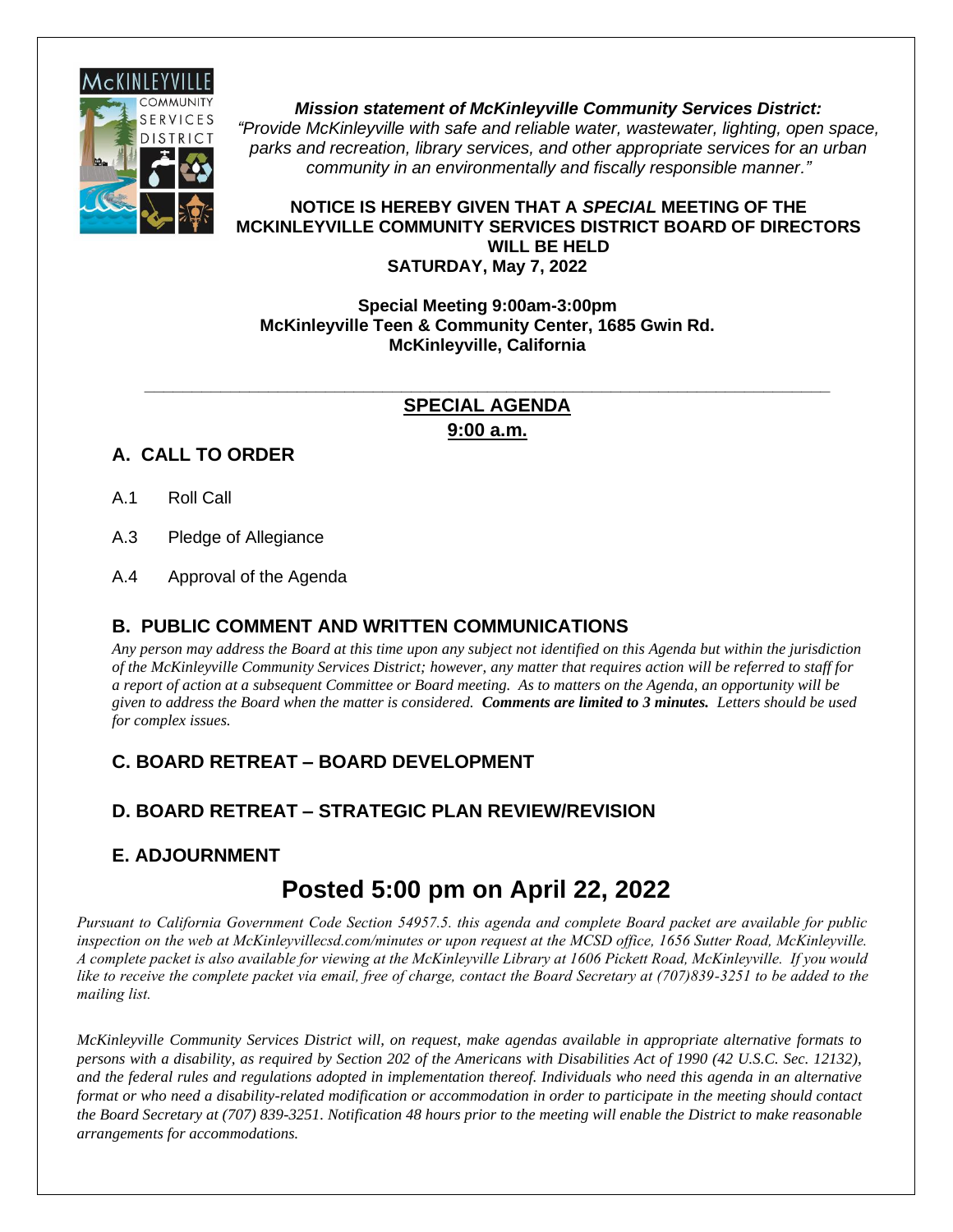# Strategic Plan

2019-2024

McKinleyville Community Services District

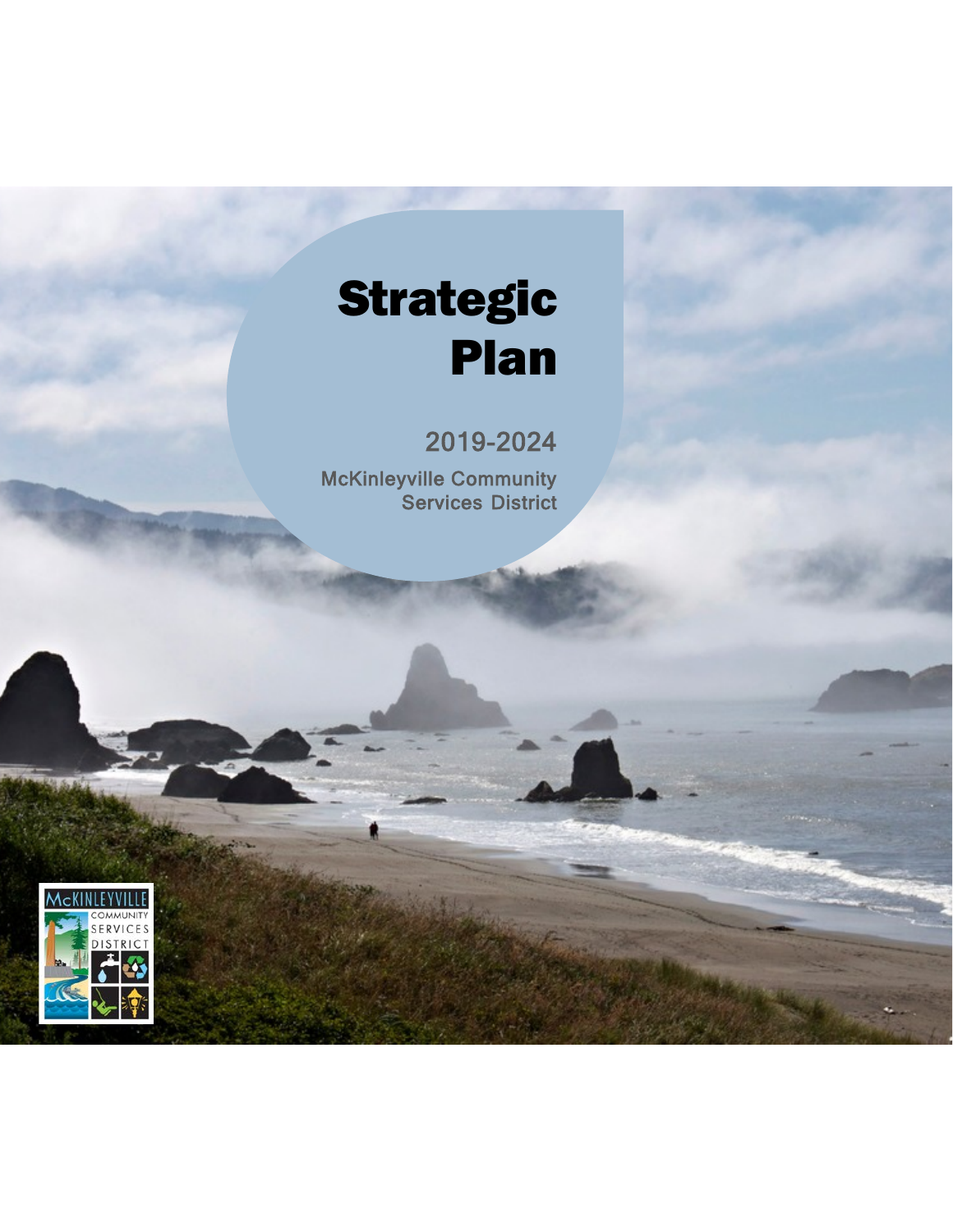## Table of Contents

#### Plan Revisions

| <b>Date</b> | <b>Description of Change</b> |
|-------------|------------------------------|
|             |                              |
|             |                              |
|             |                              |
|             |                              |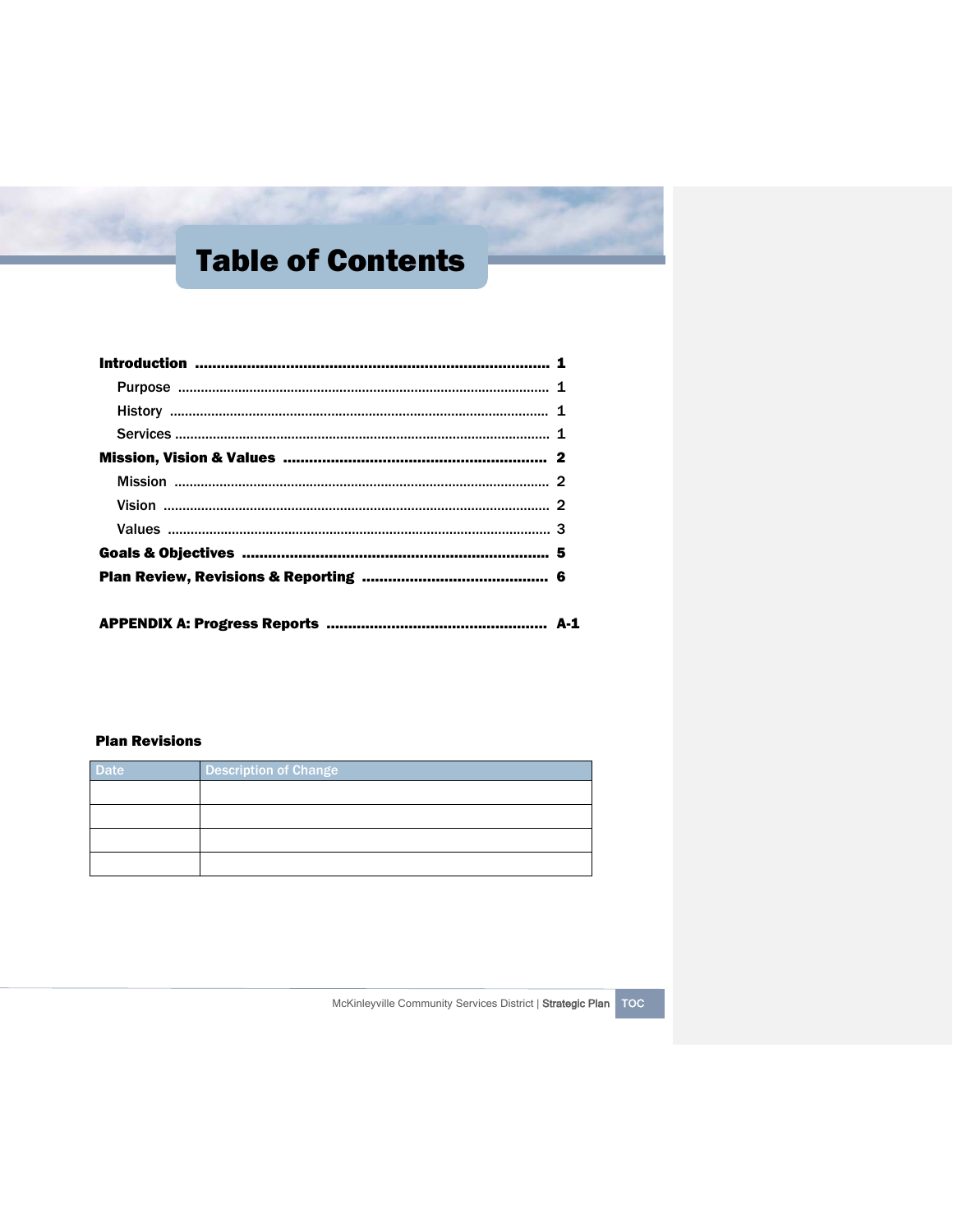### Introduction

#### Purpose

This Strategic Plan (Plan) exists to empower the McKinleyville Community Services District (District) to accomplish its mission by providing vision and specific objectives for the next five years.

The Plan was updated in July 2019 by the District's Board of Directors and staff with the understanding that it is a living document that will be reviewed regularly and revised as needed to better serve the District and the McKinleyville community. The Plan was purposefully fashioned as a succint, workable document so that it can be easily used to:

- o Measure District success
- o Generate focused work plans
- o Adopt comprehensive, goal-oriented budgets
- o Communicate District values and direction to the community

#### **History**

The McKinleyville Community Services District created on April 7, 1970 when McKinleyville's voters voted to form the District. Initially, the District had authority to serve water and treat sewer wastes. In 1972, the voters added street lighting powers, in 1985 the voters added recreational powers and in 1995 the voters authorized construction of the McKinleyville Library.

#### **Services**

The District boundary encompasses 12,140 acres ranging from North Bank Road on the south to Patrick's Creek on the north and has over 5,300 active water services and 4,470 active sewer connections. The District is an independent, special district governed by a five member Board of Directors. The District provides the following services:

- o Water
- o Wastewater
- o Street Lights
- o Open Space
- o Parks & Recreation
- o Library Services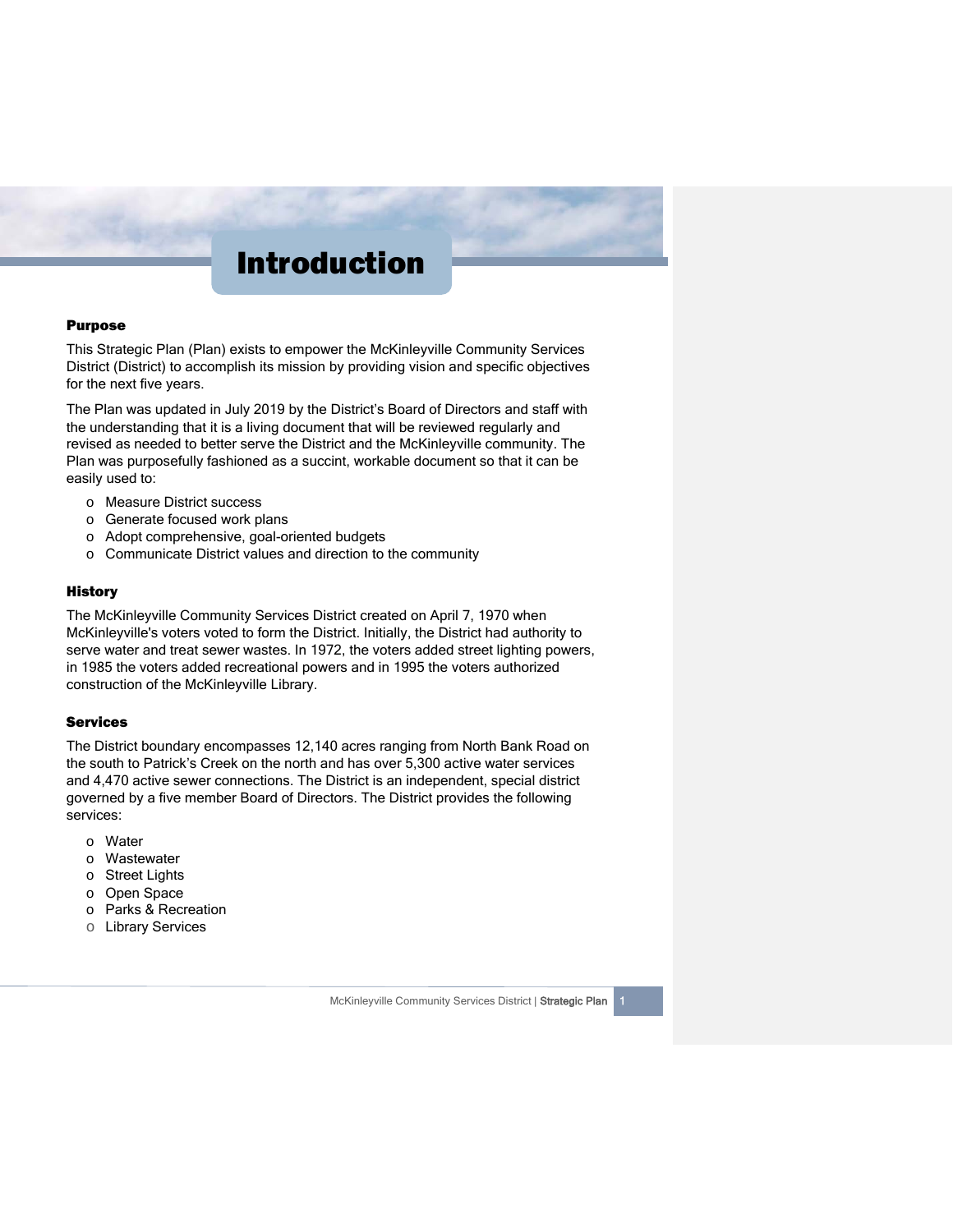### Mission, Vision & Values

#### Mission

Provide McKinleyville with safe and reliable water, wastewater, lighting, open space, parks and recreation, library services, and other appropriate services for an urban community in an environmentally and fiscally responsible manner.

#### Vision

The District is an engaged, collaborative and responsible public agency that is committed to enhancing and preserving McKinleyville's quality of life through the implementation of clear and forward thinking policies and plans for service provision within its scope of power.

The District has established the following visionary goals for the next five years:



The Parks & Recreation Department has developed and implemented and effective strategy that will close the gap between revenues and expenses, allowing for the long term sustainability of the department.



The District is prepared for a major natural disaster and the public is educated and aware of MCSD's role in response to a major natural disaster.



The District will know the number of building permits allocated by the county within the District AND will know the impact accommodating allocated permits will have on District capacity.



The District will have an effective strategic partnership plan in place.

i 5

The District will have acquired the property for a community forest and will have a plan for sustainable management of said property.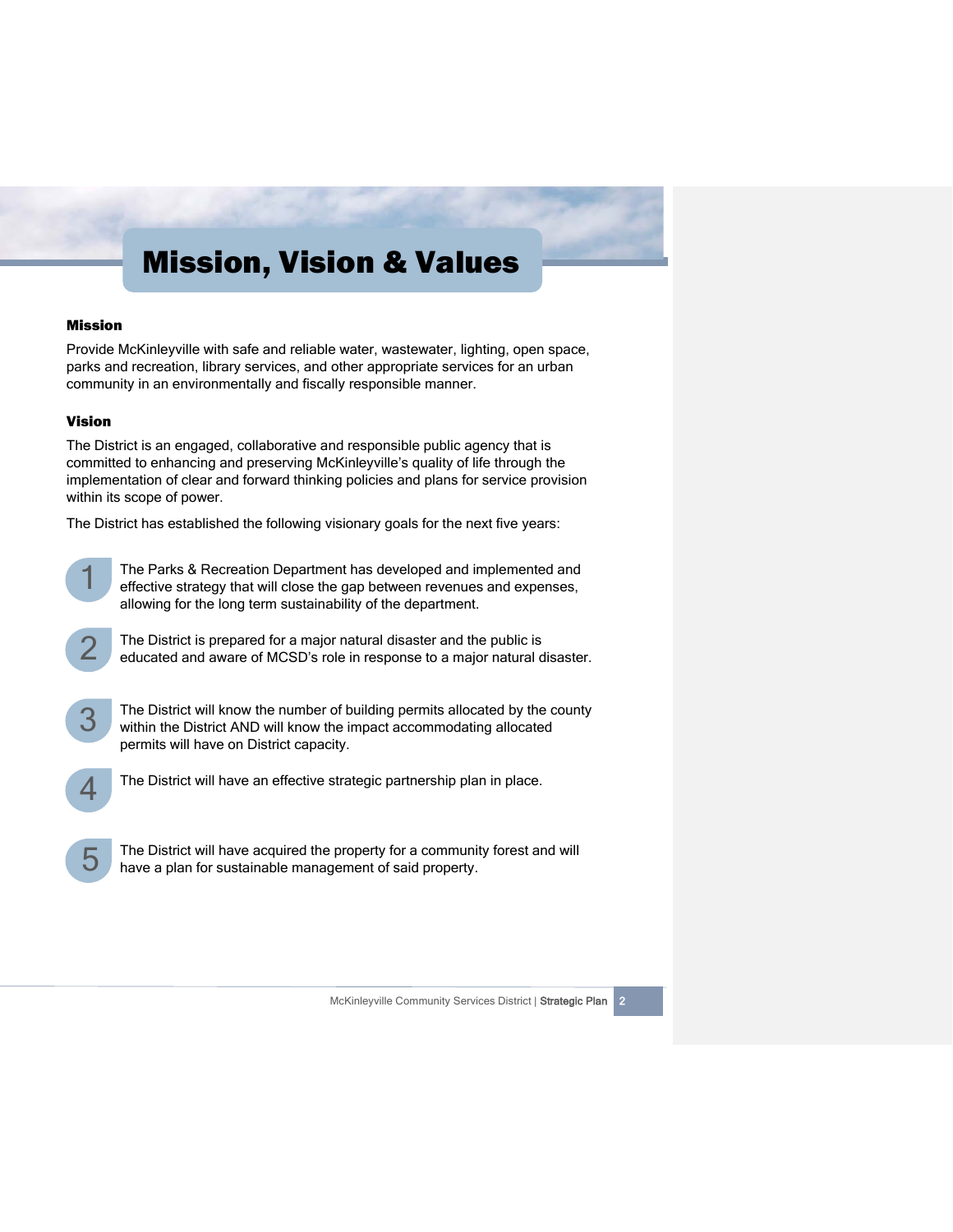### Mission, Vision & Values

#### Values

The Board of Directors has collectively established the following core values, along with the defining traits, culture and actions.

#### INTEGRITY

- o Definition Truthfulness; Saying what you mean and doing what you say.
- o Culture Trustworthy performance; Incorruptible.
- o Actions Communicate using non-discriminatory language; Provide clear and factually accurate information to public, staff and fellow board members; Make decisions transparently; Form opinions/make judgments based on facts, not assumptions.

#### RESPONSIBILITY

- o Definition Dependable and accountable; Doing what is necessary in the best possible way and with the best possible intentions.
- o Culture Accepting all consequences, both good and bad; Adaptive Management.
- o Actions Follow through with commitments and follow up to evaluate results and outcomes; Give full attention to listening to public, staff and/or fellow board members during discussion and comment periods; Accept ownership of decisions and all results/outcomes/consequences of decisions; do not engage in blaming or making excuses; Focus decision making to that which serves the best interest of McKinleyville residents within the powers of the MCSD (water, sewer, streetlights, parks & rec and library powers).

#### FAMILY

- $\circ$  Definition Group/Unit that is not always chosen, connected by commonalities and shared experience with defined roles.
- o Culture Efficiency, lightheartedness, respect, listening (open eared), care for members, forgiveness, and understanding with respected leadership.
- o Actions Listen to HEAR, not to REPLY; focus listening until person stops talking and THEN formulate your reply; Do not engage in gossip; Remain mindful and considerate of commonalities between self and others when engaging in challenging dialogue; Volunteer in the community; Express gratitude, regularly and often; Develop a shared vision and goal that we work to achieve together.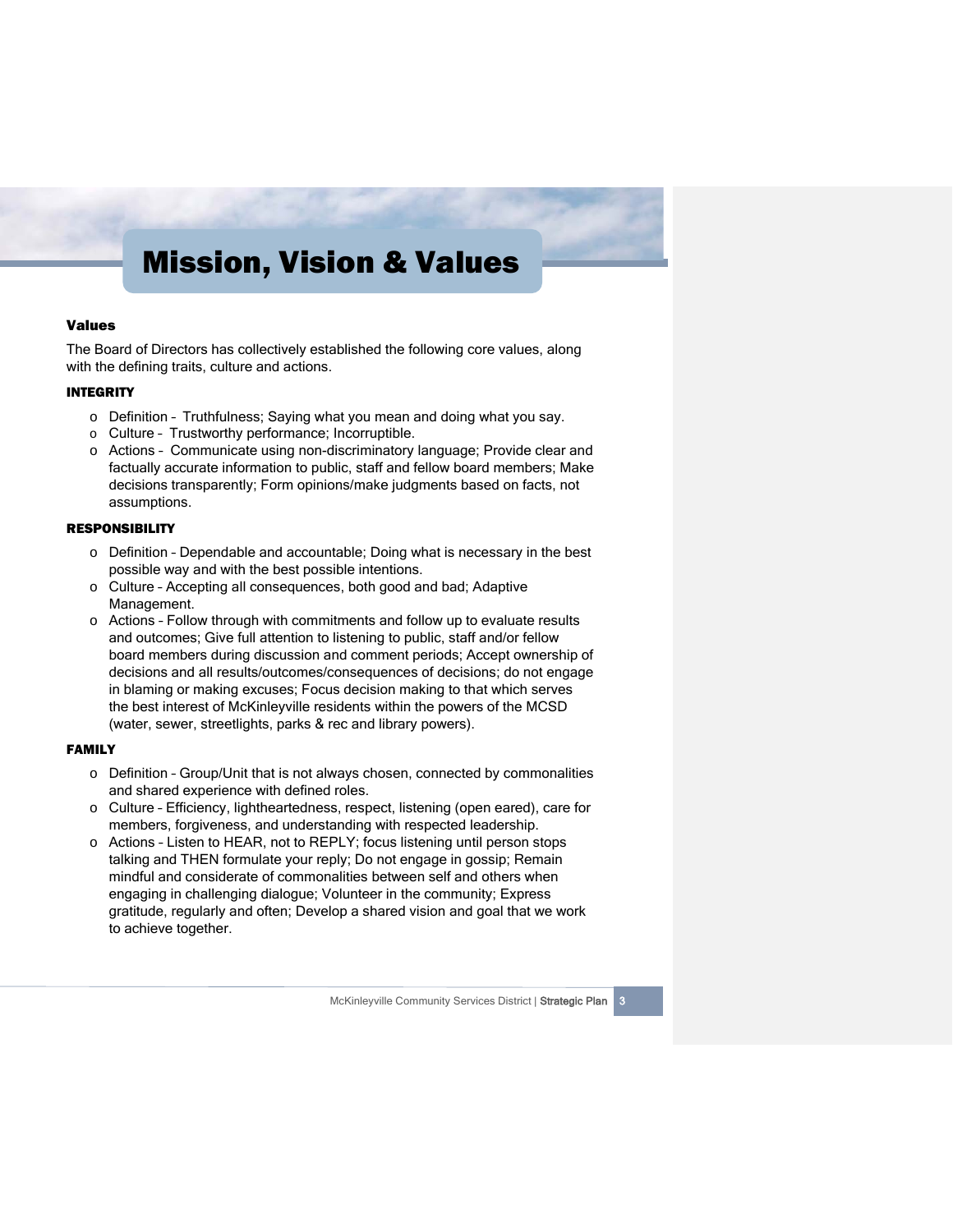### Mission, Vision & Values

#### Values Cont.

#### FAIRNESS

- o Definition Decisions based on rules, facts and circumstances.
- o Culture Consideration given to all facets in a consistent manner.
- o Actions Clearly communicate criteria for fairness in decisions; Judge according to facts; leave out emotion, 'shoulds', judgements and assumptions; Listen and give due consideration to all sides of an issue with an open mind before forming opinions or making judgements and decisions; Give equitable and consistent consideration to issues and options when making decisions.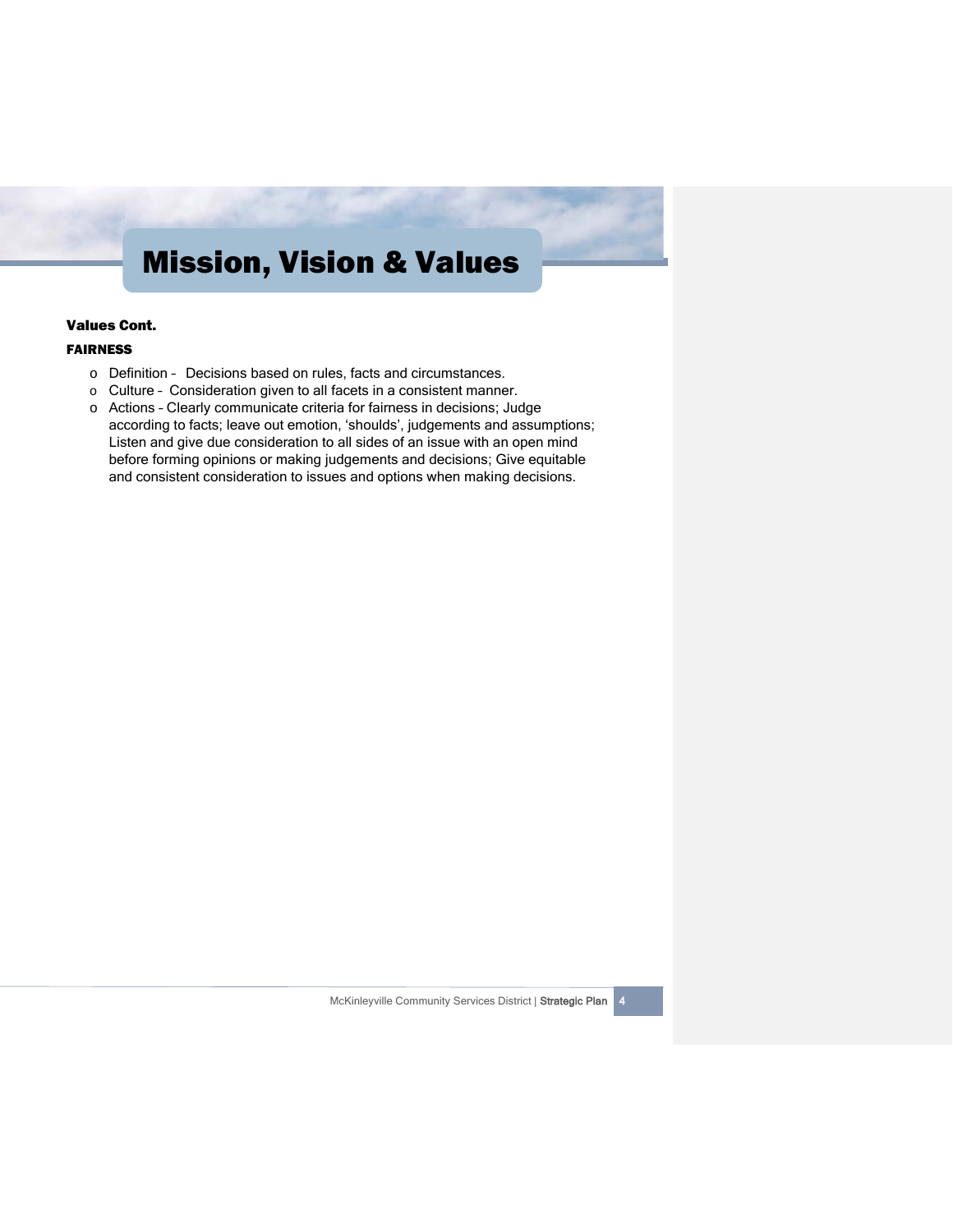|                                                                                                                                        |                                                |                                            | GOAL1                       |                                                                                                                                                                                                               |                                                                                                                                                 |                                                                                                        |
|----------------------------------------------------------------------------------------------------------------------------------------|------------------------------------------------|--------------------------------------------|-----------------------------|---------------------------------------------------------------------------------------------------------------------------------------------------------------------------------------------------------------|-------------------------------------------------------------------------------------------------------------------------------------------------|--------------------------------------------------------------------------------------------------------|
|                                                                                                                                        |                                                |                                            |                             | The Parks & Recreation Department has developed and implemented and effective strategy that will close the gap<br>between revenues and expenses, allowing for the long term sustainability of the department. |                                                                                                                                                 |                                                                                                        |
| <b>ACTION</b><br><b>DESCRIPTION</b>                                                                                                    | <b>PARTY / DEPT</b><br><b>RESPONSIBL</b><br>E. | <b>BEGIN</b><br><b>DATE</b>                | <b>DUE DATE</b>             | <b>RESOURCES</b><br><b>REQUIRED (staff,</b><br>tech, etc.                                                                                                                                                     | <b>HAZARD</b><br><b>FORECAS</b>                                                                                                                 | <b>DESIRED</b><br><b>OUTCOME</b>                                                                       |
| Plan and<br>Implement an<br>annual "Spirits &<br>Appetizers"<br>Event as a<br>fundraiser in<br>Coordination with<br>a local non-profit | Rec. Director                                  | 7/1/2019                                   | 2/28/2020                   | Willing & interested<br>non-profit;<br>Volunteers; Vendors;<br><b>Activity &amp; Teen Ctrs</b>                                                                                                                | <b>No</b><br>interested<br>and willing<br>non-profit;<br>competing<br>events;                                                                   | Raise<br>minimum of<br>\$10,000 in<br>first year                                                       |
| Add 2-3 revenue<br>generating<br>classes/program<br>s to annual<br>offerings                                                           | Rec.<br>Coordinators                           | 7/1/2019                                   | 6/30/2023                   | Facility space;<br>available<br>staff/instructors;<br>supplies and/or<br>technology<br>depending on                                                                                                           | No interest<br>in classes;<br>will not<br>qenerate<br>revenue<br>exceeding<br>the cost of                                                       | Increase<br>dept. revenue<br>by \$5k-\$10k                                                             |
| Implement a<br>comprehensive<br>marketing plan                                                                                         | Rec. Director                                  | 6/15/2019                                  | 6/30/2020                   | program<br>Staff time; money to<br>invest in marketing<br>strategies                                                                                                                                          | offering;<br>Lack of<br>resources<br>to invest in<br>marketing;<br>possibility of<br>not getting<br>return on<br>investment<br>of<br>marketing. | Increase<br>facility<br>revenue by<br>\$8k-\$15k                                                       |
| Survey<br>community to<br>determine<br>feasibility of<br>increasing<br>Measure B<br>Assessment<br>amount                               | GM & Rec.<br>Director                          | 03/01/2022<br>7/1/2021                     | 12/31/ <del>2021</del> 2022 | Consultant/contracto<br>r to implement<br>survey and write<br>report                                                                                                                                          | Lack of<br>resources<br>to hire<br>consultants;<br>community<br>does not<br>support<br>increase.                                                | Increase is<br>feasible:<br>know amount<br>of feasible<br>increase<br>based on<br>community<br>support |
| Implement<br>process for re-<br>assessment of<br>Measure B at<br>higher rate                                                           | GM & Rec.<br><b>Director</b>                   | 1/1/ <del>2022</del> 202<br>$\overline{3}$ | 11/10/20222023              | Consultant/contracto<br>r to implement<br>process for<br>reassessing<br>measure B                                                                                                                             | Community<br>does not<br>support<br>increase                                                                                                    | Community<br>supports<br>reassessmen<br>t and votes to<br>increase in<br>measure tax                   |

McKinleyville Community Services District | Strategic Plan 5

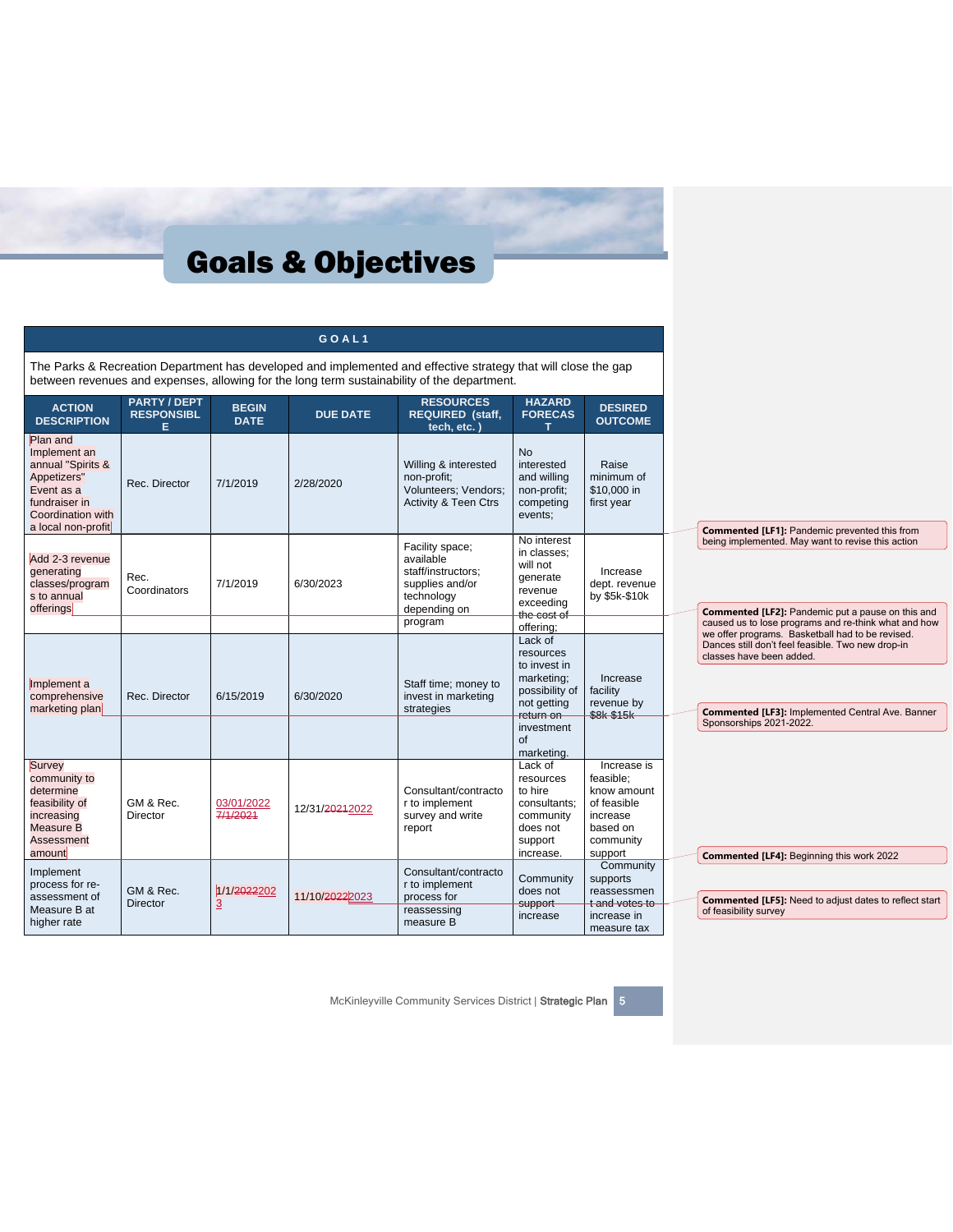|                                                                                                                   |                                         |                             | GOAL <sub>2</sub>         |                                                                                                              |                                                                                                                 |                                                                                                                                                              |  |                                                               |
|-------------------------------------------------------------------------------------------------------------------|-----------------------------------------|-----------------------------|---------------------------|--------------------------------------------------------------------------------------------------------------|-----------------------------------------------------------------------------------------------------------------|--------------------------------------------------------------------------------------------------------------------------------------------------------------|--|---------------------------------------------------------------|
| response to a miore-major natural disaster.                                                                       |                                         |                             |                           | The District is prepared for a major natural disaster and the public is educated and aware of MCSD's role in |                                                                                                                 |                                                                                                                                                              |  |                                                               |
| <b>ACTION</b><br><b>DESCRIPTION</b>                                                                               | <b>PARTY/DEPT</b><br><b>RESPONSIBLE</b> | <b>BEGIN</b><br><b>DATE</b> | <b>DUE</b><br><b>DATE</b> | <b>RESOURCES</b><br>REQUIRED (staff,<br>tech, etc.)                                                          | <b>HAZARD</b><br><b>FORECAST</b>                                                                                | <b>DESIRED</b><br><b>OUTCOME</b>                                                                                                                             |  |                                                               |
| Plan and<br>implement Public<br>Education<br>materials related<br>to Disaster<br>Preparedness and<br>the District | <b>EOP Team</b>                         | 8/1/2019                    | 12/31/2019                | Staff time; materials                                                                                        | Public does not<br>participate;<br>method of<br>distributing<br>materials does not<br>reach whole<br>community; | <b>Disaster</b><br>preparedness<br>Education<br>materials<br>related the<br>District's role<br>and the roles<br>of community<br>members are<br>available and |  | <b>Commented [AS6]:</b> These materials have been<br>created. |
|                                                                                                                   |                                         |                             |                           |                                                                                                              |                                                                                                                 | distributed<br>widely                                                                                                                                        |  |                                                               |
| Host 2-3 public<br>workshops or                                                                                   |                                         |                             |                           |                                                                                                              | Public does not                                                                                                 | Workshops<br>hosted and                                                                                                                                      |  | Commented [AS7]: Possibly revise action. To be                |
| trainings related<br>to disaster<br>preparedness<br>specific to<br>McKinleyville                                  | EOP Team                                | 1/2/2020                    | 6/30/2022                 | Staff time; facility<br>space;<br>materials/resources                                                        | participate;<br>Outreach/invitation<br>methods not<br>effective; lack of<br>staff time                          | community<br>feedback<br>regarding<br>increased<br>knowledge<br>evaluated                                                                                    |  | discussed with the board.                                     |
| Create process<br>for updating<br>public. Outline all<br>methods of<br>putting<br>information out to<br>public.   | EOP Team &<br><b>Admin Staff</b>        | 5/1/2020                    | 12/31/2020                | <b>Staff Time</b>                                                                                            | Lack of staff time:<br>methods are not<br>effective                                                             | Information<br>campaign is<br>ready to<br>launch and<br>surveys of<br>public<br>indicate an<br>increase in<br>awareness<br>and<br>knowledge                  |  |                                                               |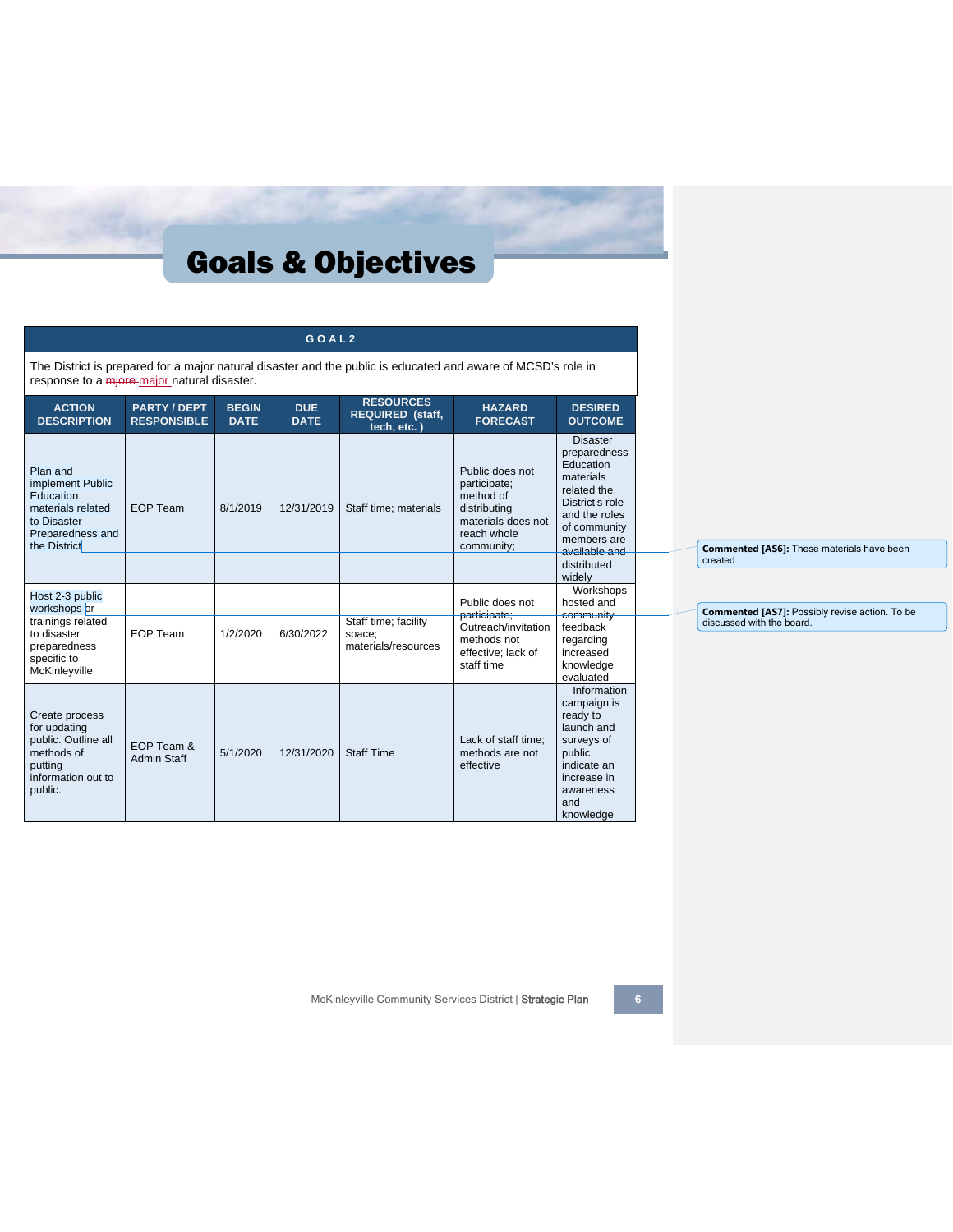|                                                                                                                         |                                           |                             | GOAL3                     |                                                                                                                     |                                                                                               |                                                                                               |                                                         |
|-------------------------------------------------------------------------------------------------------------------------|-------------------------------------------|-----------------------------|---------------------------|---------------------------------------------------------------------------------------------------------------------|-----------------------------------------------------------------------------------------------|-----------------------------------------------------------------------------------------------|---------------------------------------------------------|
| impact accommodating allocated permits will have on District capacity.                                                  |                                           |                             |                           | The District will know the number of building permits allocated by the county within the District AND will know the |                                                                                               |                                                                                               |                                                         |
| <b>ACTION</b><br><b>DESCRIPTION</b>                                                                                     | <b>PARTY / DEPT</b><br><b>RESPONSIBLE</b> | <b>BEGIN</b><br><b>DATE</b> | <b>DUE</b><br><b>DATE</b> | <b>RESOURCES</b><br><b>REQUIRED (staff,</b><br>tech, etc.)                                                          | <b>HAZARD</b><br><b>FORECAST</b>                                                              | <b>DESIRED</b><br><b>OUTCOME</b>                                                              |                                                         |
| Create process by<br>which county<br>permit allocation<br>information is<br>shared with the<br><b>District</b>          | <b>GM</b>                                 | 7/29/2019                   | 12/31/2019                | Staff time; County<br>Staff<br>time/participation                                                                   | County does not<br>cooperate                                                                  | Process is<br>effective and<br>efficient for<br>collecting the<br>necessary<br>data           | Commented [AS8]: This is currently happening.           |
| Integrate County<br>information into<br>District's<br><b>Hydraulic Flow</b><br>Analysis                                 | GIS Tech                                  | 1/1/2020                    | 6/30/2020<br>ongoing      | Staff time; County<br>zoning and building<br>permit data;<br>hydraulic analysis<br>software; GIS<br>software:       | Inadequate data<br>or format of data:                                                         | Integrated<br>data allows<br>analysis of<br>zoning,<br>planning and<br>hydraulic<br>capacity. |                                                         |
| Determine or set<br>annual date for<br>providing this<br>information to the<br><b>MCSD Board of</b><br><b>Directors</b> | GM, GIS Tech<br>and BOD                   | 7/1/2020                    | 8/31/2020                 | Staff time; Modeling<br>analysis;<br>coordination<br>w/county                                                       | Lack of agreement<br>between county<br>and MCSD related<br>to the outcome of<br>the analysis. | An annual<br>date is set<br>and agreed<br>upon by both<br>county and<br><b>MCSD</b>           | <b>Commented [AS9]: Consider revision. Discuss with</b> |

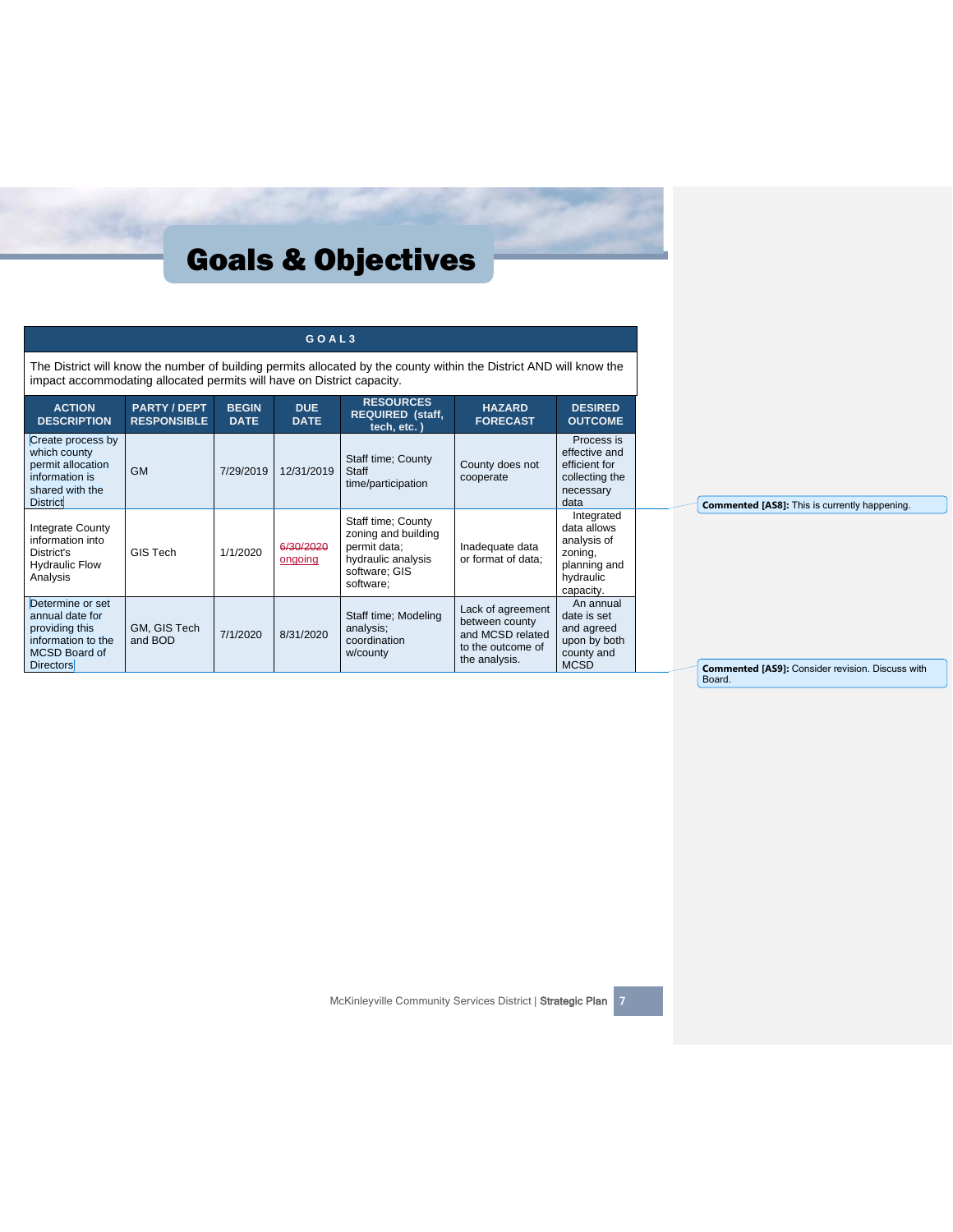|  | GOAL4 |  |
|--|-------|--|
|  |       |  |

The District will have an effective strategic partnership plan in place.

| <b>ACTION</b><br><b>DESCRIPTION</b>                                                                                                              | <b>PARTY/DEPT</b><br><b>RESPONSIBLE</b> | <b>BEGIN</b><br><b>DATE</b> | <b>DUE</b><br><b>DATE</b> | <b>RESOURCES</b><br><b>REQUIRED (staff,</b><br>tech, etc.) | <b>HAZARD</b><br><b>FORECAST</b>                                    | <b>DESIRED</b><br><b>OUTCOME</b>                                                                                                                                 |
|--------------------------------------------------------------------------------------------------------------------------------------------------|-----------------------------------------|-----------------------------|---------------------------|------------------------------------------------------------|---------------------------------------------------------------------|------------------------------------------------------------------------------------------------------------------------------------------------------------------|
| Create a<br>comprehensive<br>list of existing<br>partnerships<br>including projects<br>in progress or<br>completed<br>through the<br>partnership | GM & Dept.<br>Heads                     | 6/1/2021                    | 6/30/2021                 | Staff time                                                 | Lack of staff time;<br>lack of<br>participating/willing<br>partners | List serves<br>as a resource<br>for current<br>and future<br>work of the<br><b>District</b>                                                                      |
| Create a<br>comprehensive<br>list of potential<br>partnerships that<br>have not yet been<br>developed                                            | GM & Dept.<br>Heads, BOD                | 2/1/2022                    | 3/312/2022                | Staff time                                                 | Lack of staff time;<br>lack of<br>participating/willing<br>partners | List serves<br>as a resource<br>for current<br>and future<br>work of the<br><b>District</b>                                                                      |
| Create a rubric for<br>determining when<br>to partner, with<br>whom and for<br>what                                                              | GM & Dept.<br>Heads, BOD                | 7/1/2021                    | 12/31/2021                | Staff time                                                 | Lack of staff time                                                  | <b>Rubric</b><br>exists to<br>quide<br>partnership<br>decisions                                                                                                  |
| Outline the<br>required steps<br>and<br>considerations for<br>developing and<br>implementing<br>partnership<br>agreements                        | GM & Dept.<br>Heads                     | 1/1/2022                    | 6/30/2022                 | Staff time                                                 | Lack of staff time                                                  | Clear<br>quidelines<br>and<br>expectations<br>for staff to<br>follow when<br>developing<br>partnerships<br>and engaging<br>in work with<br>existing<br>partners. |
| Create a rubric of<br>criteria for<br>measuring the<br>effectiveness of a<br>partnership                                                         | GM & Dept.<br>Heads, BOD                | 7/1/2022                    | 12/31/2022                | Staff time                                                 | Lack of staff time                                                  | <b>Rubric</b><br>exists to<br>measure<br>effectiveness<br>of partnership                                                                                         |

**Commented [AS10]:** Further Discussion with the Board.

McKinleyville Community Services District | Strategic Plan 8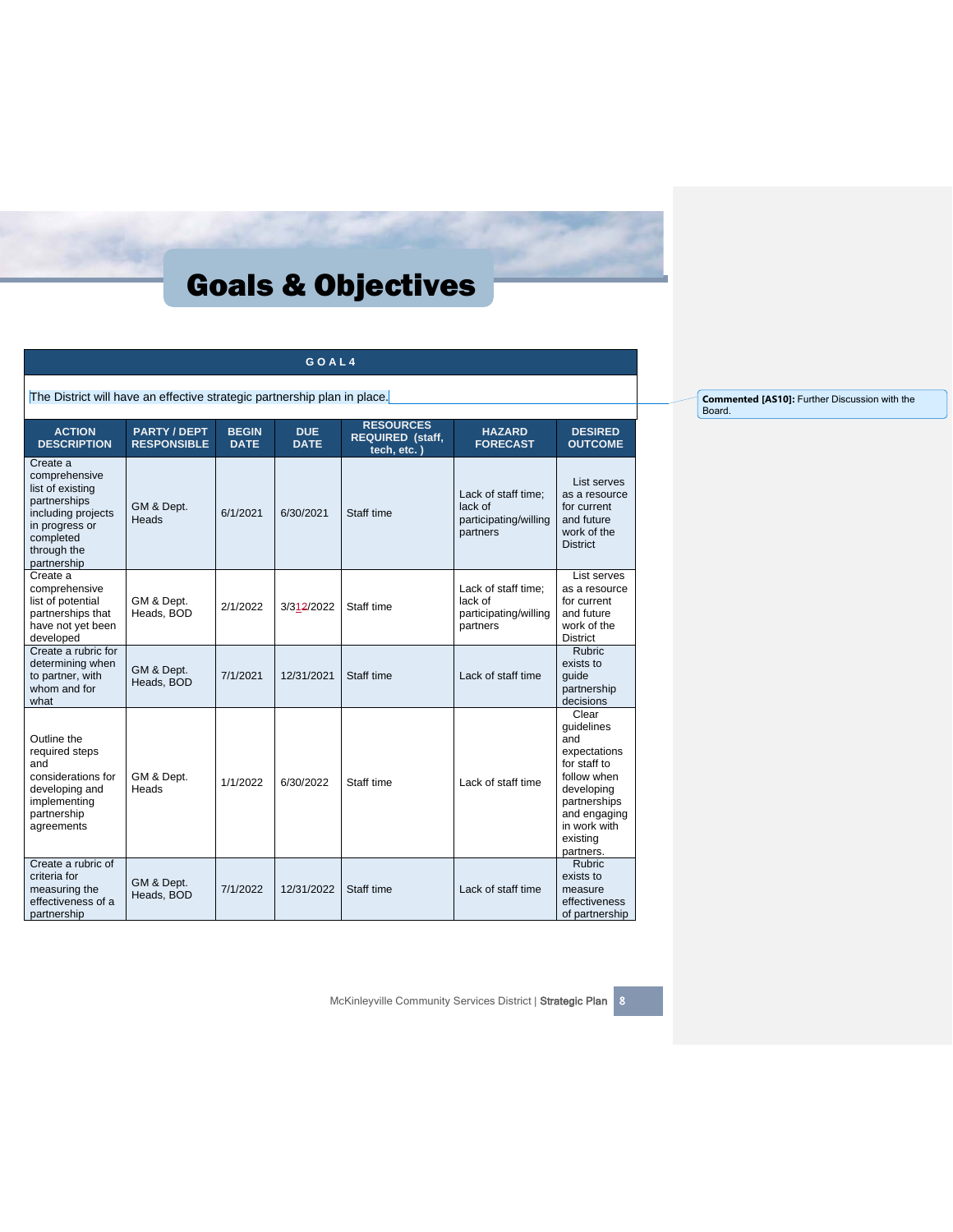|                                                                                        |                                         |                             | GOAL5                     |                                                                                                          |                                                                                                        |                                                                       |
|----------------------------------------------------------------------------------------|-----------------------------------------|-----------------------------|---------------------------|----------------------------------------------------------------------------------------------------------|--------------------------------------------------------------------------------------------------------|-----------------------------------------------------------------------|
| management of said property.                                                           |                                         |                             |                           | The District will have acquired the property for a community forest and will have a plan for sustainable |                                                                                                        |                                                                       |
| <b>ACTION</b><br><b>DESCRIPTION</b>                                                    | <b>PARTY/DEPT</b><br><b>RESPONSIBLE</b> | <b>BEGIN</b><br><b>DATE</b> | <b>DUE</b><br><b>DATE</b> | <b>RESOURCES</b><br><b>REQUIRED (staff,</b><br>tech, etc.)                                               | <b>HAZARD</b><br><b>FORECAST</b>                                                                       | <b>DESIRED</b><br><b>OUTCOME</b>                                      |
| Define amenities<br>of Community<br>Forest as desired<br>by the community<br>residents | GM, Rec. Dir &<br><b>BOD</b>            | 1/1/2019                    | 12/31/2021                | Staff time; public<br>input;<br>resources/materials                                                      | Lack of public<br>participation                                                                        | <b>Parameters</b><br>are defined for<br>a Community<br>Forest         |
| Identify potential<br>properties                                                       | GM & BOD                                | 1/1/2022                    | 12/31/2023                | Staff time                                                                                               | Lack of available<br>property                                                                          | Potential<br>properties are<br>identified and<br>available            |
| Identify funding<br>for acquisition of<br>property                                     | GM, Rec. Dir &<br><b>BOD</b>            | 7/1/2022                    | 6/30/2024                 | Staff time                                                                                               | Lack of funding<br>options; lack of<br>public support for<br>new taxes                                 | Funding for<br>acquisition<br>obtained.                               |
| <b>Identify Forest</b><br>management<br>strategies for<br>identified<br>properties     | Forest<br>Consultant                    | 1/1/2023                    | 12/31/2024                | Resources to fund<br>consultant; staff time                                                              | Lack of<br>resources for<br>consultant; lack<br>of resources to<br>support<br>management<br>strategies | Management<br>strategies<br>identified are<br>feasible and<br>funded. |

**Commented [LF14]:** Funding require for forest management strategies needs to be determined, as well as funding sources.

McKinleyville Community Services District | Strategic Plan | 9